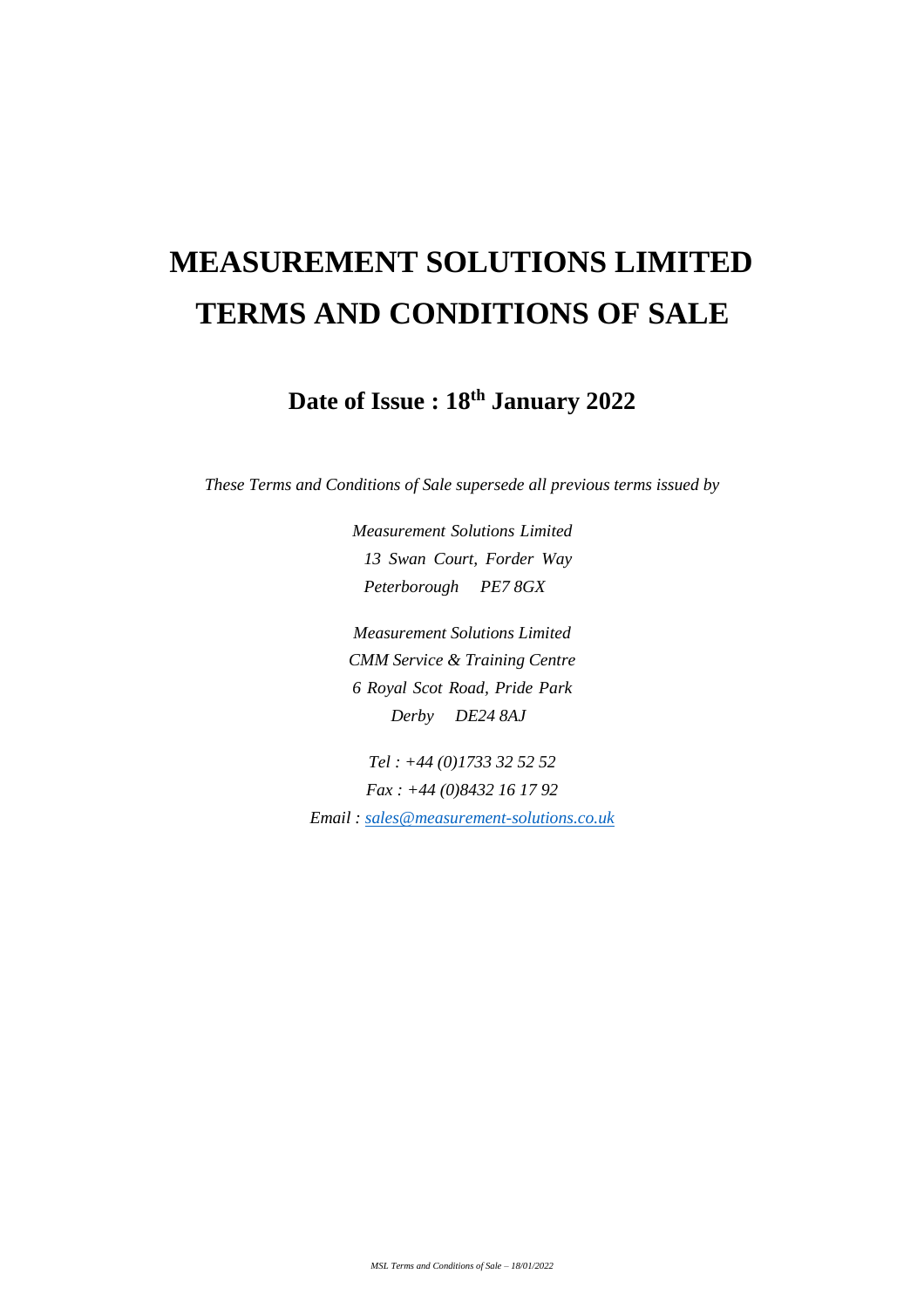### **1. INTERPRETATION**

1.1 **Definitions:** In these Conditions, the following definitions apply:

**Acknowledgement:** the written acknowledgement from the Supplier to the Customer.

**Business Day:** any day excluding a Saturday, Sunday or any public or national holiday that is recognised in the UK.

**Conditions:** these terms and conditions as amended from time to time in accordance with clause 19.9.

**Contract:** the contract between the Supplier and the Customer for the supply of Equipment and/or Services in accordance with these Conditions.

**Customer:** the person or firm who purchases the Equipment and/or Services from the Supplier.

**Deliverables:** all products and materials developed by the Supplier in relation to the Equipment and/or the Services in any media, including, without limitation, computer programs, data, diagrams, reports and specifications (including drafts).

**Force Majeure Event:** has the meaning given to it in clause 19.1.1.

**Equipment:** the equipment (or any part of it) set out in the Order or the Acknowledgement (as the case may be) including but not limited to software licences or such other equipment as the Supplier may supply to the Customer in accordance with these Conditions.

**Equipment Specification:** any specification for the Equipment, including any relevant plans or drawings that are agreed in writing by the Customer and the Supplier.

**Intellectual Property Rights:** patents, rights to inventions, copyright and related rights, trade marks, trade names, domain names, rights in get-up, rights in goodwill or to sue for passing off, unfair competition rights, rights in designs, rights in computer software, database rights, topography rights, moral rights, rights in confidential information (including without limitation know-how and trade secrets) and any other intellectual property rights, in each case whether registered or unregistered and including without limitation all applications for and renewals or extensions of such rights, and all similar or equivalent rights or forms of protection in any part of the world.

**Order:** the Customer's order for the supply of Equipment and/or Services, as set out in the Customer's purchase order form or overleaf.

**Services:** any services to be provided by the Supplier under the Contract, including any Deliverables.

**Software:** any computer programs or operating system installed on the Equipment.

**Specification:** the specification of the Equipment as agreed in writing between the Supplier and the Customer from time to time and as set out in the Acknowledgement.

**Supplier:** Measurement Solutions Limited registered in England and Wales with company number 03554724.

**Supplier Materials:** has the meaning set out in clause 8.4.7.

- 1.2 In these Conditions, the rules of construction set out in this clause apply.
	- 1.2.1 A **person** includes a natural person, corporate or unincorporated body (whether or not having separate legal personality).
	- 1.2.2 A reference to a party includes its personal representatives, successors or permitted assigns.
	- 1.2.3 A reference to a statute or statutory provision is a reference to such statute or statutory provision as amended or re-enacted. A reference to a statute or statutory provision includes any subordinate legislation made under that statute or statutory provision, as amended or re-enacted.
	- 1.2.4 Any phrase introduced by the terms **including**, **include**, **in particular** or any similar expression shall be construed as illustrative and shall not limit the sense of the words preceding those terms.
	- 1.2.5 A reference to **writing** or **written** includes faxes.

### **2. APPLICATION OF CONDITIONS**

- 2.1 These Conditions apply to the Contract and prevail over any inconsistent terms or clauses contained in or referred to in the Customer's purchase order, confirmation of order, or specification, or implied by law, trade custom, practice or course of dealing.
- 2.2 No addition to, variation of, exclusion or attempted exclusion of any term of the Contract shall be binding on the Supplier unless in writing and signed by a duly authorised representative of the Supplier.
- 2.3 The Contract constitutes the entire agreement between the parties. The Customer acknowledges that it has not relied on any statement, promise or representation made or given by or on behalf of the Supplier which is not set out in the Contract.

#### **3. QUOTATIONS AND ORDERS**

- 3.1 A quotation shall not constitute an offer and is valid for a period of 30 days only. The Supplier may withdraw a quotation at any time by notice to the Customer.
- 3.2 The Order constitutes an offer by the Customer to purchase Equipment and/or Services on these Conditions. A Contract shall not come into existence between the Supplier and the Customer unless and until the Supplier issues an Acknowledgement or the Supplier delivers the Equipment or begins providing the Services (whichever occurs earlier).
- 3.3 The Customer shall ensure that its Order is complete and accurate and is accompanied by: 3.3.1 information about the Customer's requirements to enable the Supplier to proceed with the Order;
	- 3.3.2 evidence of any licence or consent required for the sale or delivery of Equipment and/or Services.
- 3.4 No Order for which an Acknowledgement has been issued may be cancelled by the Customer, except with the agreement in writing of the Supplier and provided that the Customer indemnifies the Supplier in full against all loss (including without limitation loss of profit), costs (including without limitation the cost of all labour and materials used), damages, charges and expenses incurred by the Supplier as a result of cancellation.

## **4. QUANTITY AND DESCRIPTION**

- 4.1 The quantity and description of the Equipment shall be as set out in the Acknowledgement.
- 4.2 The Supplier reserves the right (but does not assume the obligation) to make any changes in the Specification which are required to conform with any applicable legislation or, where the Equipment is to be supplied to the Customer's specification, which do not materially affect their quality or performance. Where the Supplier is not the original manufacturer of the Equipment, the Supplier shall use reasonable endeavours to transfer to the Customer the benefit of any warranty or guarantee given by the manufacturer to the Supplier.
- 4.3 The Supplier's employees, contractors and agents are not authorised to make any representations or contractually binding statements concerning the Equipment and/or Services.
- 4.4 All samples, drawings, descriptive matter or advertising issued by the Supplier and any descriptions of the Equipment or illustrations or descriptions of the Services contained in the Supplier's catalogues or brochures are issued or published for the sole purpose of giving an approximate idea

of the Services and/or Equipment described in them. They shall not form part of the Contract or have any contractual force.

4.5 Any typographical, clerical or other error or omission in any sales literature, quotation, price list, acceptance of offer, invoice or other document or information issued by the Supplier shall be subject to correction without any liability on the part of the Supplier.

# **5. DELIVERY, INSTALLATION AND ACCEPTANCE**

- 5.1 The Supplier shall use its reasonable endeavours to deliver the Equipment on the date or dates specified in the Acknowledgement, but any such date is approximate only. If no dates are so specified, delivery shall be within a reasonable time of acceptance of the Order. Time is not of the essence as to the delivery of the Equipment and the Supplier is not in any circumstances liable for any delay in delivery, however cause
- 5.2 The Equipment may be delivered by the Supplier in advance of the quoted delivery date on giving reasonable notice to the Customer.
- 5.3 Delivery shall be made during normal business hours on a business day. The Supplier may levy additional charges for any deliveries made outside such hours at the Customer's request.
- 5.4 The Customer shall be responsible (at its own cost) for preparing its premises for the delivery of the Equipment and for the provision of all necessary access and facilities reasonably required to deliver and install the Equipment. If the Supplier is prevented from carrying out delivery or installation on the specified date because no such preparation has been carried out, the Supplier may levy additional charges to recover its loss arising from this event.
- 5.5 Unless otherwise agreed, the Supplier shall install the Equipment. Upon completion of the installation, the Supplier shall test the Equipment, but such tests shall not be delayed if the Customer fails to attend such tests.
- 5.6 The Customer shall be deemed to have accepted the Equipment when the Customer has had 3 days to inspect it after delivery and testing.
- 5.7 The Supplier shall have no liability for redecoration or any other building repair arising from installation.
- 5.8 The Supplier has no obligation to accept return of any Equipment which is surplus to the Customer's requirements or ordered in error. Any decision by the Supplier to accept return of Equipment for credit does not affect the Customer's obligation to pay the price thereof on the due date of payment, and such credit shall not exceed 80% of the price of the Equipment and shall be conditional upon the Equipment and packaging being returned without any damage or marking within 10 days of the Supplier's invoice.

## **6. TITLE AND RISK**

- 6.1 The Equipment shall be at the risk of the Customer from the time of despatch. Where the Customer has arranged for carriage of the Equipment, delivery to the carrier shall constitute delivery to the Customer.
- 6.2 Where the Supplier has arranged for carriage of the Equipment on behalf of the Customer, delivery charges shall include insurance from the point of collection to the point of delivery only.
- 6.3 The Supplier shall not be responsible for any damage, shortage or loss in transit, unless the Customer notifies it to the Supplier (or its carrier, if applicable) within three days of delivery or the proposed delivery date of the Equipment. Any remedy under this clause 6.3 shall be limited, at the option of the Supplier, to the replacement or repair of any Equipment which is proven to the Supplier's satisfaction to have been lost or damaged in transit.
- 6.4 Title to the Equipment shall pass to the Customer on the later of completion of delivery or when the Supplier has received in full in cleared funds all sums due to it in respect of:
	- 6.4.1 the Equipment; and
	- 6.4.2 all other sums which are or which become due to the Supplier from the Customer on any account.
- 6.5 Until title has passed to the Customer under clause 6.4, the Customer shall:
	- 6.5.1 hold the Equipment on a fiduciary basis as the Supplier's bailee;
	- 6.5.2 store the Equipment (at no cost to the Supplier) in satisfactory condition and separately from all the Customer's other equipment or that of a third party, so that it remains readily identifiable as the Supplier's property;
	- 6.5.3 not destroy, deface or obscure any identifying mark or packaging on or relating to the Equipment; and
	- 6.5.4 keep the Equipment insured on the Supplier's behalf for its full price against all risks with a reputable insurer to the reasonable satisfaction of the Supplier, ensure that the Supplier's interest in the Equipment is noted on the policy, and hold the proceeds of such insurance<br>on trust for the Supplier and not mix them with any other money, nor pay the proceeds on trust for the Supplier and not mix them with any other mo into an overdrawn bank account.
- 6.6 The Customer's right to possession of the Equipment before title has passed to it shall terminate immediately if any of the circumstances set out in clause 17.1 arise or if the Customer encumbers or in any way charges the Equipment, or if the Customer fails to make any payment to the Supplier on the due date.
- 6.7 The Customer grants the Supplier, its agents and employees an irrevocable licence at any time to enter any premises where the Equipment is or may be stored in order to inspect it, or where the Customer's right to possession has terminated, to remove it. All costs incurred by the Supplier in repossessing the Equipment shall be borne by the Customer.
- 6.8 On termination of the Contract for any reason, the Supplier's (but not the Customer's) rights in this clause 6 shall remain in effect.
- 6.9 The Supplier may appropriate payments by the Customer to such Equipment as it thinks fit, notwithstanding any purported appropriation by the Customer to the contrary, and may make such appropriation at any time.
- 6.10 Where the Supplier has arranged for carriage of the Equipment on behalf of the Customer for maintenance and/or calibration services, delivery charges shall include insurance from the point of collection to the point of delivery only, and shall be in the trust of the Supplier during that period only.

#### **7. SOFTWARE LICENCE**

- 7.1 If the Supplier refers to a software licence in the Acknowledgment, the price of the Equipment includes the licence fee for the Customer's right to use the Software.
- 7.2 If the Customer is provided with any software maintenance agreement in respect of the Software, the Customer shall sign and return it to the Supplier within 28 days of installation of the Software.
- 7.3 If no software licence has been provided to the Customer, the Customer hereby accepts a nonexclusive, non-transferable licence to use the Software on the following clauses:
	- 7.3.1 the Customer shall not copy (except to the extent permissible under applicable law which is not capable of exclusion by agreement) or for normal operation of the Equipment), reproduce, translate, adapt, vary or modify the software, nor communicate it to any third party, without Supplier's prior written consent;
	- 7.3.2 the Customer shall not use the Software on any equipment other than the Equipment, and shall not remove, adapt or otherwise tamper with any copyright notice, legend or logo which appears in or on the Software on the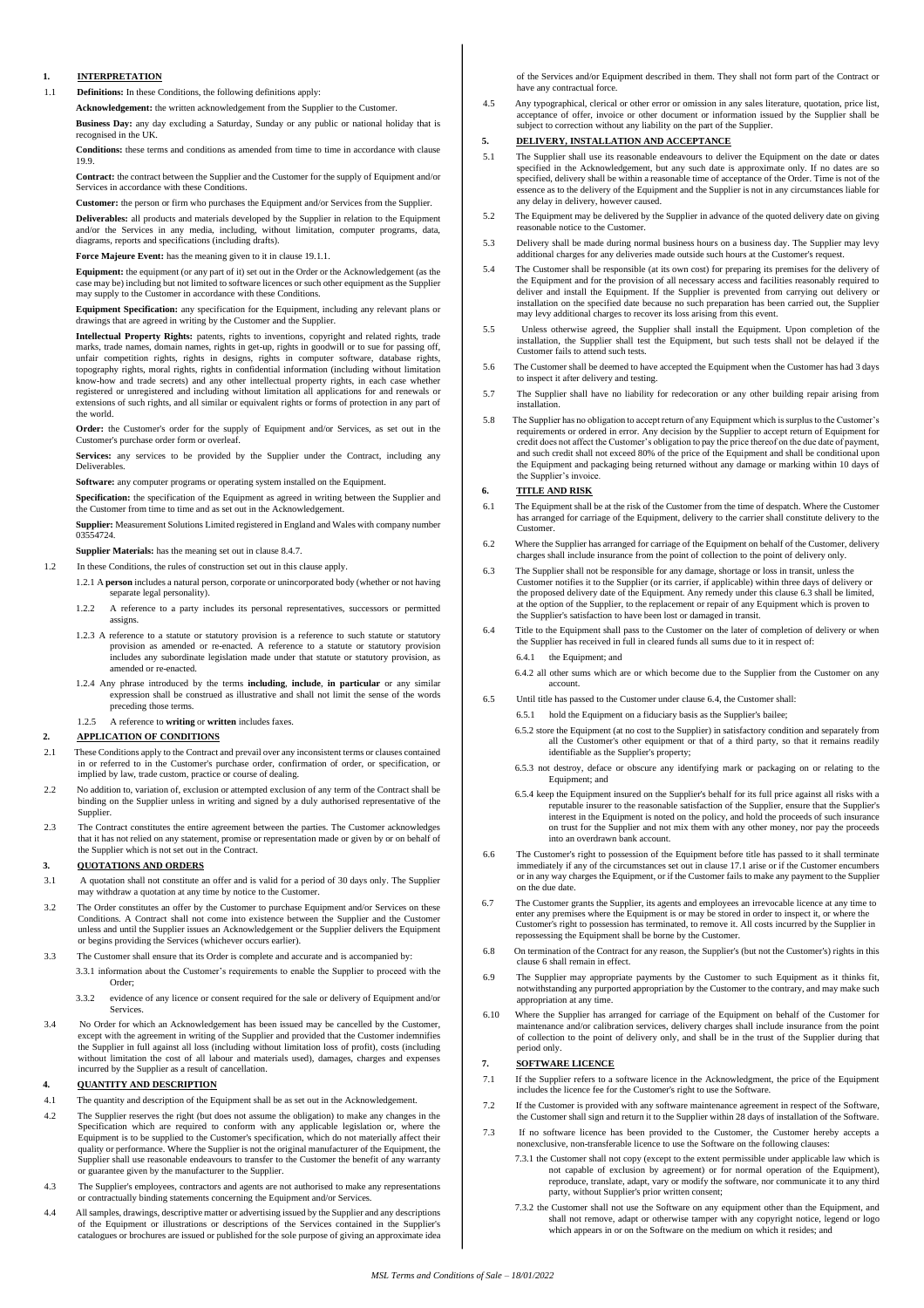7.3.3 on or before the expiry of this licence, the Customer shall return to the Supplier all copies of the Software in its possession.

# **8. SUPPLY OF SERVICES**

- 8.1 The Supplier shall use all reasonable endeavours to meet any performance dates for the Services specified in the Acknowledgement, but any such dates shall be estimates only and time shall not be of the essence for the performance of the Services.
- 8.2 The Supplier shall have the right to make any changes to the Services which are necessary to comply with any applicable law or safety requirement, or which do not materially affect the nature or quality of the Services, and the Supplier shall notify the Customer in any such event.
- 8.3 The Supplier warrants to the Customer that the Services will be provided using reasonable care and skill.
- 8.4 The Customer shall:
	- 8.4.1 provide the Supplier, its employees, agents, consultants and subcontractors, with access to its premises and other facilities as reasonably required by the Supplier to provide the Services;
	- 8.4.2 co-operate with the Supplier in all matters relating to the Services;
	- 8.4.3 provide the Supplier in a timely manner with such information and materials as the Supplier may reasonably require to supply the Services, and ensure that such information is accurate in all material respects;
	- 8.4.4 prepare the Customer's premises (at its own cost) for the supply of the Services;
	- 8.4.5 provide in a timely manner such access to the Customer's premises, data, and such other
	- facilities, as is requested by the Supplier; 8.4.6 obtain and maintain all necessary licences, permissions and consents which may be required for the Services before the date on which the Services are to start; and
	- 8.4.7 keep and maintain all materials, equipment, documents and other property of the Supplier (Supplier Materials) at the Customer's premises in safe custody at its own risk, maintain the Supplier Materials in good clause until returned to the Supplier, and not dispose of or use the Supplier Materials other than in accordance with the Supplier's written instructions or authorisation.

### **9. CHARGES**

- 9.1 All prices (for Equipment and Services) shall be as stated in the Acknowledgement. Unless otherwise agreed, all prices are exclusive of delivery, packaging, packing, shipping, carriage, insurance, VAT and other charges and duties.
- 9.2 The Supplier reserves the right to increase the price of the Equipment, by giving notice to the Customer at any time before delivery, to reflect any increase in the cost of the Equipment to the Supplier that is due to:
	- 9.2.1 any factor beyond the control of the Supplier (including foreign exchange fluctuations, increases in taxes and duties, and increases in labour, materials and other manufacturing costs);
	- 9.2.2 any request by the Customer to change the delivery date(s), quantities or types of Equipment ordered, or the Equipment Specification; or
	- 9.2.3 any delay caused by any instructions of the Customer in respect of the Equipment or failure of the Customer to give the Supplier adequate or accurate information or instructions in respect of the Equipment.
- 9.3 The Supplier shall be entitled to charge the Customer for any expenses reasonably incurred by the individuals whom the Supplier engages in connection with the Services including, but not limited to, travelling expenses, hotel costs, subsistence and any associated expenses, and for the cost of services provided by third parties and required by the Supplier for the performance of the Services, and for the cost of any materials.
- 9.4 The Supplier reserves the right to increase the charges for the Service provided that such charges cannot be increased more than once in any 12 month period. The Supplier will give the Customer written notice of any such increase 1 month before the proposed date of the increase. If such increase is not acceptable to the Customer, it shall notify the Supplier in writing within 1 week of the date of the Supplier's notice and the Supplier shall have the right without limiting its other rights or remedies to terminate the Contract by giving 1 week's written notice to the Customer.
- 9.5 The Supplier shall be entitled to pass on a charge of £10.00 plus VAT (if applicable) to the Customer for returned cheques (returned as unpaid by Customer's bank) or stopped cheques (as instructed by Customer).
- 9.6 The Supplier further reserves the right to charge the Customer additional administration costs reasonably incurred by the Supplier in chasing any overdue payments, including but not limited to, the fees of any debt collection agency or other similar organisation in the recovery of its debts against the Customer.

#### **10. PAYMENT**

- 10.1 Unless otherwise specified in the Acknowledgement and provided that the Customer has a valid credit account with the Supplier, the Customer shall pay:
	- 10.1.1 for purchase of Equipment (excluding service or software maintenance contracts) with a total value less than £5,000 sterling, 100% of the price and all charges payable in respect of the Equipment within 30 days of delivery;

10.1.2 for purchase of Equipment (excluding service or software maintenance contracts) with a total value of £5,000 sterling or above:

- 10.1.2.1 on acceptance of the quotation, 30% of the price, plus VAT if applicable, as a non-refundable deposit to cover the initial costs of the Supplier;
- 10.1.2.2 a further 70% of the price, plus VAT if applicable, when the Equipment are ready for delivery and prior to installation;
- 10.1.2.3 the balance of the price and all charges payable in respect of the Equipment within 30 days of delivery of the Equipment,
- 10.1.3 for annually renewable service or maintenance Contracts, 100% of the price prior to the renewal date of the contract and commencement of any work associated with the Contract.
- 10.2 In the event that the Customer does not have a valid credit account with the Supplier, the Customer shall pay 100% of the price, plus VAT if applicable, immediately upon the date of acceptance of the Order.
- 10.3 The Customer shall not be entitled to any discounts offered for quantity, early payment or any other reason, if payments are not made according to 10.1 or 10.2 or the terms specified in the Acknowledgem
- 10.4 The Customer shall pay all amounts due under the Contract in full without any deduction or withholding except as required by law and the Customer shall not be entitled to assert any credit, set-off or counterclaim against the Supplier in order to justify withholding payment of any such amount in whole or in part. The Supplier may, without limiting its other rights or remedies, set off any amount owing to it by the Customer against any amount payable by the Supplier to the Customer.
- 10.5 If the Customer fails to make payment in full on the due date or the Supplier has reasonable grounds for believing that the Customer might fail to make payment in full, the whole of the balance of the

full list price (excluding any discounts offered for quantity, early payment or for any other reason) of the Equipment then outstanding shall become immediately due and payable and, without prejudice to any other right or remedy available to the Supplier, the Supplier shall be entitled to: 10.5.1 terminate the Contract or suspend any further deliveries of Equipment (whether ordered

- under the same contract or not) to the Customer;
- 10.5.2 appropriate any payment made by the Customer to such of the Equipment (or the Equipment supplied under any other contract between the Customer and the Supplier) as it thinks fit (despite any purported appropriation by the Customer);
- 10.5.3 charge interest on the amount outstanding from the due date to the date of receipt by the Supplier (whether or not after judgment), the Supplier shall be entitled to claim interest under the Late Payment of Commercial Debts (Interest) Act 1998;
- 10.5.4 suspend all further manufacture, delivery, installation or warranty service until payment has been made in full;
- 10.5.5 make a storage charge for any undelivered equipment at its current rates from time to time; 10.5.6 stop any Equipment in transit;
- 10.5.7 a general lien on all Equipment and property belonging to the Customer, exercisable in respect of all sums lawfully due from the Customer to the Supplier. The Supplier shall be entitled, on the expiry of 14 days' notice in writing, to dispose of such Equipment or property in such manner and at such price as it thinks fit and to apply the proceeds towards the amount outstanding; and
- 10.5.8 immediately suspend performance of the Services, without liability to the Customer.
- 10.6 All sums payable to the Supplier under the Contract shall become due immediately on its termination, despite any other provision of the Contract. This clause 10.6 is without prejudice to any right to claim for interest under the law, or any right under the Contract.
- 10.7 If the Customer wishes to pay for Equipment in foreign currency, the Supplier reserves the right to include an additional administration charge of 1% (and not less than £25) to be added to each invoice which the Customer shall pay in accordance with these Conditions.

#### **11. WARRANTY**

- 11.1 The Supplier warrants to the Customer that the Equipment:
	- 11.1.1 is free from defects of workmanship and materials; and
		- 11.1.2 will comply with the Specification in all material respects.
- 11.2 The Supplier shall not in any circumstances be liable for a breach of the warranty contained in clause 11.1 unless:
	- 11.2.1 the Customer gives written notice of the defect to the Supplier when the Customer discovers or ought to have discovered the defect:
		- 11.2.1.1 in the case of any hardware defect, within five days of discovery and in any event, within 12 months from the date of delivery;
		- 11.2.1.2 in the case of any reproducible software defect, within 5 days and in any event, within 3 months from the date of delivery;
	- 11.2.2 after receiving the notice, the Supplier is given a reasonable opportunity of examining such Equipment and the Customer (if asked to do so by the Supplier) returns such Equipment to the Supplier's place of business for the examination to take place there.
- 11.3 The Supplier undertakes at its own option and at its own discretion to repair or replace any Equipment which is found by the Supplier to be in breach of the warranty in clause 11.1.
- 11.4 The Supplier shall not in any circumstances be liable for a breach of the warranty in clause 11.1 if: 11.4.1 the Customer makes any use of Equipment in respect of which it has given written notice under clause 11.2.1; or
	- 11.4.2 the defect arises because the Customer failed to follow the Supplier's oral or written instructions as to the storage, installation, commissioning, use or maintenance of the Equipment or (if there are none) good trade practice; or
	- 11.4.3 the Customer alters or repairs the relevant Equipment without the written consent of the Supplier; or
	- 11.4.4 the damage or defect to the Equipment is caused by improper use of the Equipment or use outside its normal application
	- 11.4.5 the defect arises due to equipment supplied by the Customer, such as but not limited to computers and their operating systems
- 11.5 Any repaired or replacement Equipment shall be under warranty for the unexpired portion of the 12 month period.
- 11.6 To the fullest extent permissible by law, all other conditions, warranties, or other terms, whether express or implied by law, as to the quality of the Equipment or their fitness for any particular purpose or otherwise are hereby excluded and the Supplier shall have no liability, whether arising in contract or otherwise, in respect of any defect in the Equipment or any injury, damage or loss resulting from such defect

#### **12. REMEDIES**

- 12.1 The Supplier shall not in any circumstances be liable for any non-delivery of Equipment (even if caused by the Supplier's negligence) unless the Customer notifies the Supplier in writing of the failure to deliver within five days after the scheduled delivery date.
- 12.2 Any liability of the Supplier for non-delivery of the Equipment shall in all circumstances be limited to replacing the Equipment within a reasonable time or issuing a credit note at the pro rata contract rate against any invoice raised for such Equipment.
- 12.3 If the Supplier's performance of its obligations under the Contract is prevented or delayed by any act or omission of the Customer (other than by reason of a Force Majeure Event under clause 19.1), the Customer shall in all circumstances be liable to pay to the Supplier all reasonable costs, charges or losses sustained by it as a result, subject to the Supplier notifying the Customer in writing of any such claim it might have against the Customer in this respect.

# **13. INDEMNITY**

To the fullest extent permitted by law, the Supplier shall have no liability for any loss or damage suffered by any third party caused directly or indirectly by the Customer's use of the Equipment, whether as a result of their operation or otherwise and whether as a result of any defect or otherwise, and the Customer shall indemnify the Supplier from any loss or claim arising from such loss or damage.

# **14. INTELLECTUAL PROPERTY RIGHTS**

14.1 If the Supplier manufactures the Equipment, or applies any process to it, in accordance with a specification submitted or prepared by the Customer or any other information provided by the Customer, the Customer shall indemnify and keep indemnified the Supplier against all losses, damages, costs, claims, demands, liabilities and expenses (including without limitation consequential losses, loss of profit and loss of reputation, and all interest, penalties and legal and other professional costs and expenses) awarded against or incurred by the Supplier in connection with, or paid or agreed to be paid by the Supplier in settlement of, any claim for infringement of any third party Intellectual Property Rights which results from the Supplier's use of the Customer's any third party Intellectual Property Rights which results from the Supplier's use of the Customer's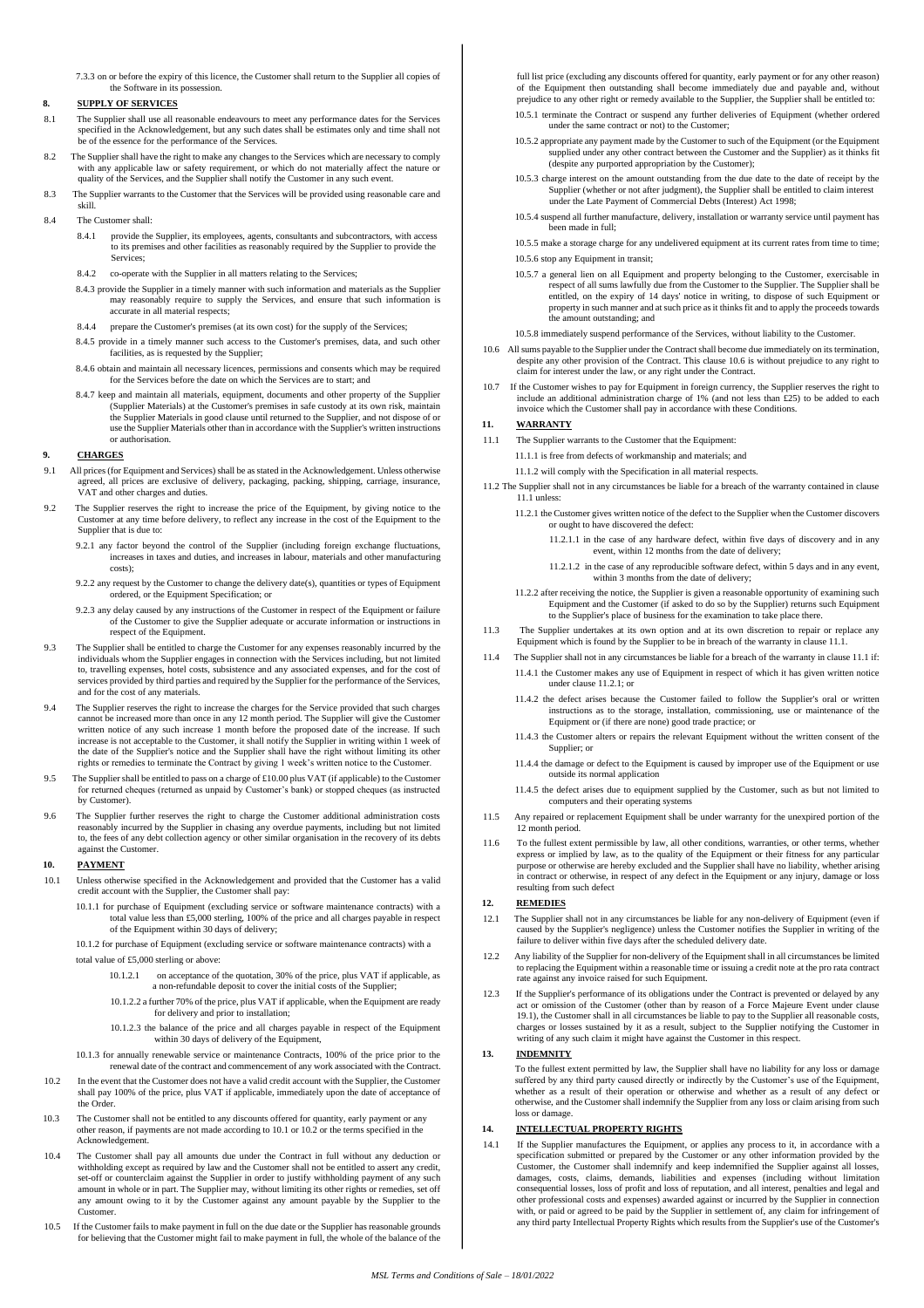specification or such other information. The indemnity shall apply whether or not the Customer has been negligent or at fault and does not limit any further compensation rights of the Supplier.

- 14.2 The Customer acknowledges that all Intellectual Property Rights used by or subsisting in the Equipment are and shall remain the sole property of the Supplier or (as the case may be) third party rights, owner.
- 14.3 The Supplier shall retain the property and copyright in all documents supplied to the Customer in connection with the Contract and it shall be a clause of such supply that the contents of such documents shall not be communicated either directly or indirectly to any other person, firm or company without the prior written consent of the Supplier.
- 14.4 The Supplier's Intellectual Property Rights in and relating to the Equipment shall remain the exclusive property of the Supplier, and the Customer shall not at any time make any unauthorised use of such Intellectual Property Rights, nor authorise or permit any of its agents or contractors or any other person to do so.
- 14.5 In relation to the Software:

14.5.1 the Customer acknowledges that it is buying only the media on which the software is recorded and the accompanying user manuals;

- 14.5.2 nothing contained in these Conditions shall be construed as an assignment of any Intellectual Property Rights in the Software or user manuals; and
- 14.5.3 the Customer shall be subject to the rights and restrictions imposed by the owner of the Intellectual Property Rights in the Software and user manuals, and shall comply with all licence agreements, terms of use and registration requirements relating to them.

# **15. CONFIDENTIALITY**

- 15.1 The Customer shall keep in strict confidence all technical or commercial know-how, specifications, inventions, processes or initiatives which are of a confidential nature and have been disclosed to the Customer by the Supplier or its agents, and any other confidential information concerning the Supplier's business or its products which the Customer may obtain. The Customer shall restrict disclosure of such confidential material to such of its employees, agents or sub-contractors as need to know the same for the purpose of discharging the Customer's obligations to the Supplier, and shall ensure that such employees, agents or subcontractors are subject to obligations of confidentiality corresponding to those which bind the Customer.
- 15.2 All materials, equipment and tools, drawings, specifications and data supplied by the Supplier to the Customer shall at all times be and remain the exclusive property of the Supplier, but shall be held by the Customer in safe custody at its own risk and maintained and kept in good clause by the Customer until returned to the Supplier, and shall not be disposed of or used other than in accordance with the Supplier's written instructions or authorisation.
- 15.3 This clause 15 shall survive termination of the Contract, however arising.

# **16. LIMITATION OF LIABILITY**

- 16.1 The following provisions set out the entire financial liability of the Supplier (including without limitation any liability for the acts or omissions of its employees, agents and sub-contractors) to the Customer in respect of:
	- 16.1.1 any breach of the Contract howsoever arising; and
	- 16.1.2 any representation, misrepresentation (whether innocent or negligent), statement or tortious act or omission (including without limitation negligence) arising out of or in connection with the Contract.
- 16.2 All warranties, clauses and other terms implied by statute or common law are excluded from the Contract to the fullest extent permitted by law.
- 16.3 Nothing in these clauses excludes or limits the liability of the Supplier for: 16.3.1 death or personal injury caused by the Supplier's negligence; or
	- 16.3.2 fraud or fraudulent misrepresentation.
- 16.4 Subject to clause 16.2 and clause 16.3:
	- 16.4.1 the Supplier shall not in any circumstances be liable, whether in tort (including without limitation for negligence or breach of statutory duty howsoever arising), contract, misrepresentation (whether innocent or negligent) or otherwise for:
		- 16.4.1.1 loss of profits; or
		- 16.4.1.2 loss of business; or
		- 16.4.1.3 depletion of goodwill or similar losses; or
		- 16.4.1.4 loss of anticipated savings; or
		- 16.4.1.5 loss of Equipment; or
		- 16.4.1.6 loss of contract; or
		- 16.4.1.7 loss of use; or
		- 16.4.1.8 loss or corruption of data or information; or
		- 16.4.1.9 any special, indirect, consequential or pure economic loss, costs, damages, charges or expenses.
	- 16.4.2 the Supplier's total liability in contract, tort (including without limitation negligence and breach of statutory duty howsoever arising), misrepresentation (whether innocent or negligent), restitution or otherwise, arising in connection with the performance or contemplated performance of the Contract shall be limited to the price payable for the Equipment and/or Services in the 12 months preceding a claim.

# **17. TERMINATION**

- 17.1 Without limiting its other rights or remedies, each party may terminate the Contract with immediate effect by giving written notice to the other party if:
	- 17.1.1 the other party commits a material breach of its obligations under this Contract and (if such breach is remediable) fails to remedy that breach within 14 days after receipt of notice in writing of the breach;
	- 17.1.2 the ability of the Customer to accept delivery of the Equipment is delayed, hindered or prevented by circumstances beyond the Customer's reasonable control; or prevented by circumstances beyond the Customer's reason
	- 17.1.3 an order is made or a resolution is passed for the winding up of the Customer, or circumstances arise which entitle a court of competent jurisdiction to make a windingup order in relation to the Customer; or
	- 17.1.4 an order is made for the appointment of an administrator to manage the affairs, business and property of the Customer, or documents are filed with a court of competent jurisdiction for the appointment of an administrator of the Customer, or notice of intention to appoint an administrator is given by the Customer or its directors or by a qualifying floating charge holder (as defined in paragraph 14 of Schedule B1 to the Insolvency Act 1986); or
	- 17.1.5 a receiver is appointed of any of the Customer's assets or undertaking, or if circumstances arise which entitle a court of competent jurisdiction or a creditor to appoint a receiver or manager of the Customer, or if any other person takes possession of or sells the Customer's assets; or
- 17.1.6 the Customer makes any arrangement or composition with its creditors, or makes an application to a court of competent jurisdiction for the protection of its creditors in any way, or becomes bankrupt; or
- 17.1.7 the Customer ceases, or threatens to cease, to trade; or
- 17.1.8 the Customer takes or suffers any similar or analogous action to any of the foregoing in any jurisdiction in consequence of debt; or
- 17.1.9 the other party suspends, or threatens to suspend, payment of its debts or is unable to pay its debts as they fall due or admits inability to pay its debts or is deemed unable to pay its debts within the meaning of section 123 or 268 of the Insolvency Act 1986; or
- 17.1.10 a floating charge holder over the assets of the other party (being a company) has become entitled to appoint or has appointed an administrative receiver.
- 17.2 Without limiting its other rights or remedies, the Supplier may terminate the Contract: 17.2.1 by giving the Customer 2 months' written notice;
	- 17.2.2 with immediate effect by giving written notice to the Customer if the Customer fails to pay any amount due under this Contract on the due date for payment.
- 17.3 Without limiting its other rights or remedies, the Supplier shall have the right to suspend the supply of Services or all further deliveries of Equipment under the Contract or any other contract between the Customer and the Supplier if:
	- 17.3.1 the Customer fails to make pay any amount due under this Contract on the due date for payment; or
	- 17.3.2 the Customer becomes subject to any of the events listed in clause 17.1.1 to 17.1.10, or the Supplier reasonably believes that the Customer is about to become subject to any of them.

# **18. CONSEQUENCES OF TERMINATION**

- On termination of the Contract for any reason:
- 18.1 the Customer shall immediately pay to the Supplier all of the Supplier's outstanding unpaid invoices and interest and, in respect of Services supplied but for which no invoice has yet been submitted, the Supplier shall submit an invoice, which shall be payable by the Customer immediately on receipt;
- 18.2 the Customer shall return all of the Supplier Materials and any Deliverables which have not been fully paid for. If the Customer fails to do so, then the Supplier may enter the Customer's premises and take possession of them. Until they have been returned, the Customer shall be solely responsible for their safe keeping and will not use them for any purpose not connected with this Contract:
- 18.3 the accrued rights and remedies of the parties as at termination shall not be affected, including the right to claim damages in respect of any breach of the Contract which existed at or before the date of termination or expiry; and
- 18.4 clauses which expressly or by implication have effect after termination shall continue in full force and effect.

#### **19. GENERAL**

- 19.1 **Force majeure**:
	- 19.1.1 For the purposes of this Contract, Force Majeure Event means an event beyond the reasonable control of the Supplier including but not limited to strikes, lock-outs or other industrial disputes (whether involving the workforce of the party or any other party), failure of a utility service or transport or telecommunications network, act of God, war, riot, civil commotion, malicious damage, compliance with any law or governmental order, rule, regulation or direction, accident, breakdown of plant or machinery, fire, flood, storm or default of suppliers or subcontractors.
	- 19.1.2 The Supplier shall not be liable to the Customer as a result of any delay or failure to perform its obligations under this Contract as a result of a Force Majeure Event.
	- 19.1.3 If the Force Majeure Event prevents the Supplier from providing any of the Services and/or Equipment for more than 4 weeks, the Supplier shall, without limiting its other rights or remedies, have the right to terminate this Contract immediately by giving written notice to the Customer.

## 19.2 **Assignment and subcontracting**:

- 19.2.1 The Supplier may at any time assign, transfer, charge, subcontract or deal in any other manner with all or any of its rights under the Contract and may subcontract or delegate in any manner any or all of its obligations under the Contract to any third party.
- 19.2.2 The Customer shall not, without the prior written consent of the Supplier, assign, transfer, charge, subcontract or deal in any other manner with all or any of its rights or obligations under the Contract.

#### 19.3 **Notices**:

Any notice required to be given pursuant to these Conditions shall be in writing and shall be delivered by hand or sent by pre-paid first-class post or recorded delivery post to the address of the party as set out in these clauses, or such other address as may be notified by one party to the other. A notice delivered by hand is deemed to have been received when delivered (or, if delivery is not in business hours, 9.00 am on the first business day following delivery). A correctly addressed notice sent by pre-paid first-class post or recorded delivery post shall be deemed to have been received at the time at which it would have been delivered in the normal course of post.

# 19.4 **Waiver and cumulative remedies**:

19.4.1 A waiver of any right under the Contract is only effective if it is in writing and shall not be deemed to be a waiver of any subsequent breach or default. No failure or delay by a party in exercising any right or remedy under the Contract or by law shall constitute a waiver of that or any other right or remedy, nor preclude or restrict its further exercise. No single or partial exercise of such right or remedy shall preclude or restrict the further exercise of that or any other right or remedy.

19.4.2 Unless specifically provided otherwise, rights arising under the Contract are cumulative and to not exclude rights provided by law.

### 19.5 **Severance**:

- 19.5.1 If a court or any other competent authority finds that any provision of the Contract (or part of any provision) is invalid, illegal or unenforceable, that provision or partprovision shall, to the extent required, be deemed deleted, and the validity and enforceability of the other provisions of the Contract shall not be affected.
- 19.5.2 If any invalid, unenforceable or illegal provision of the Contract would be valid, enforceable and legal if some part of it were deleted, the provision shall apply with the minimum modification necessary to make it legal, valid and enforceable.
- 19.6 **No partnership**: Nothing in the Contract is intended to, or shall be deemed to, constitute a partnership or joint venture of any kind between any of the parties, nor constitute any party the agent of another party for any purpose. No party shall have authority to act as agent for, or to bind, the other party in any way.
- 19.7 **Third parties**: A person who is not a party to the Contract shall not have any rights under or in connection with it.